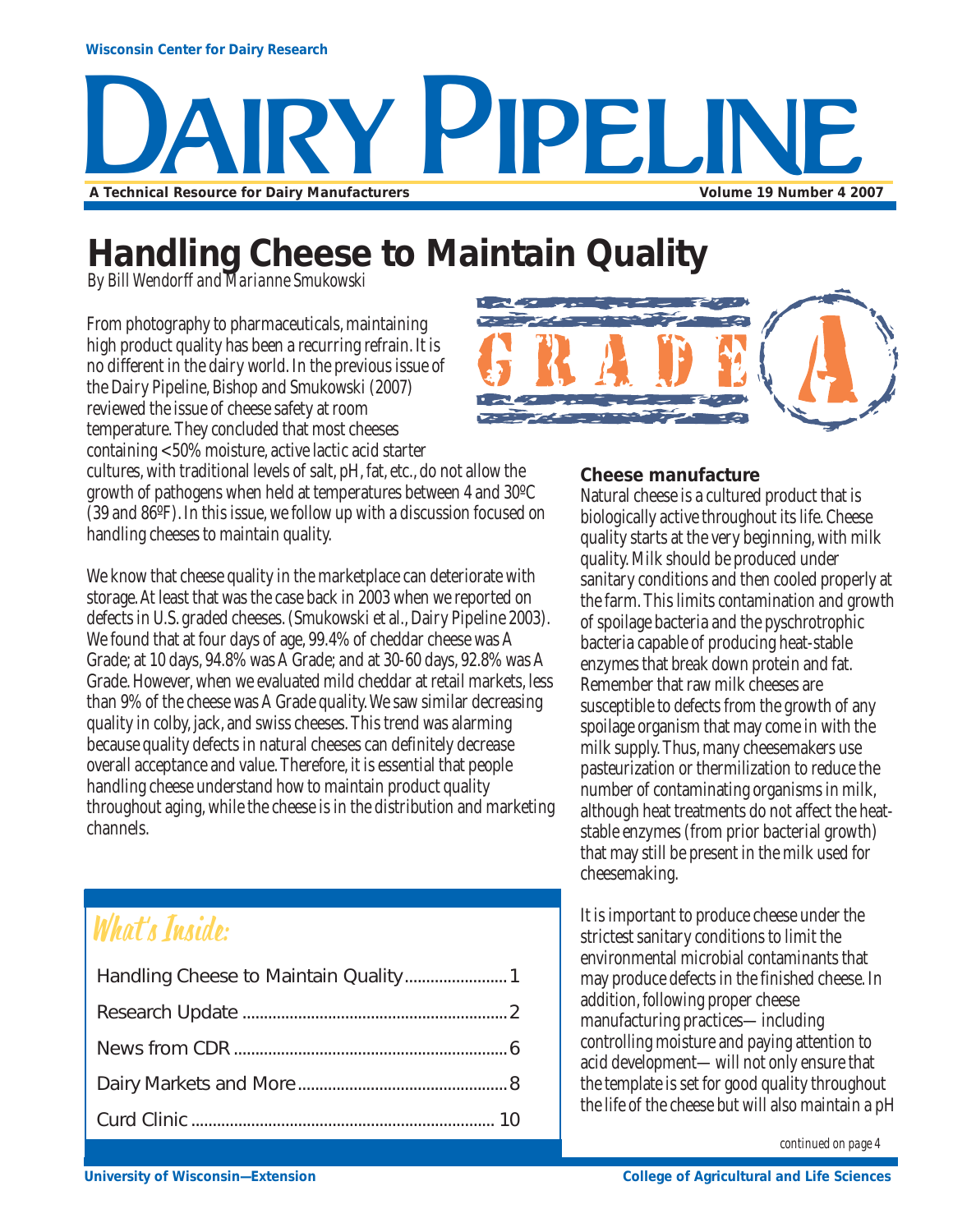## **Vol 19. No. 4 2007** Research Update

### **Hispanic cheese and the advantage of authenticity**

In the early 1900's Italian immigrants to the United States preferred cheese from the old country, and the Hispanic population is no different. Although Hispanic cheeses account for only 1.6% of total US cheese production, watch this market because it is growing. In fact, while total cheese production increased at an average rate of 2.6% per year, Hispanic cheese production has shown double digit increases most years since 1998 and increased over 75% from 2000 to 2005. The Hispanic population, at 14.8 % in 2006, is the largest minority group in the United States.

If you have ever traveled far from home or lived in a different country then you probably know the feeling of longing for familiar tastes and smells. Americans abroad report cravings for boxed macaroni and cheese and UK expats living in the US miss English chocolate bars. For me, it was six months of travel in Asia that kindled an intense craving for pretzels. I could find all sorts of snack foods and they were ok, but they weren't pretzels. When I spied a small package of stick pretzels in a grocery store in Kuala Lumpur, I was excited, and really looking forward to the crunchy, salty, little morsels I would be chomping on soon. My enthusiasm turned to dismay when my taste buds detected sugar granules instead of the salt I expected. I was tricked and keenly disappointed. It's possible your Hispanic cheese customers are having a similar experience.

In the early 1900's Italian immigrants to the United States preferred cheese from the old country, and the Hispanic population is no different. According to Scott Rankin, associate professor of Food Science at the University of Wisconsin—Madison, a large segment of the US Hispanic cheese volume is comprised of cheeses made in their country of origin and brought into the United States. Why is this? One explanation could stem from complaints from Hispanic consumers that US-made Hispanic cheeses lack "authentic" flavor.

#### **"Authentic" Hispanic cheese flavor**

What is "authentic" Hispanic cheese flavor? Certainly, it is influenced by different animal feeds, milk handling, and heat treatments. And then there is the variation in milk microflora, sanitation, refrigeration and cheese composition. For example, in many Hispanic countries, milkfat is supplemented or replaced with plant-derived oils. High levels of milk powder are another potential flavor influence. See Figure 1. for a comparison of cheese ingredients.

A research project at the University of Wisconsin-Madison, recently funded by Dairy Management Inc. (DMI), aims to answer some of these authenticity questions. Since 80% of Hispanics living in the United States emigrated from Mexico, Central America or the Caribbean the study will focus on popular cheeses from these areas. Representative samples of fresh cheese (panela and queso fresco),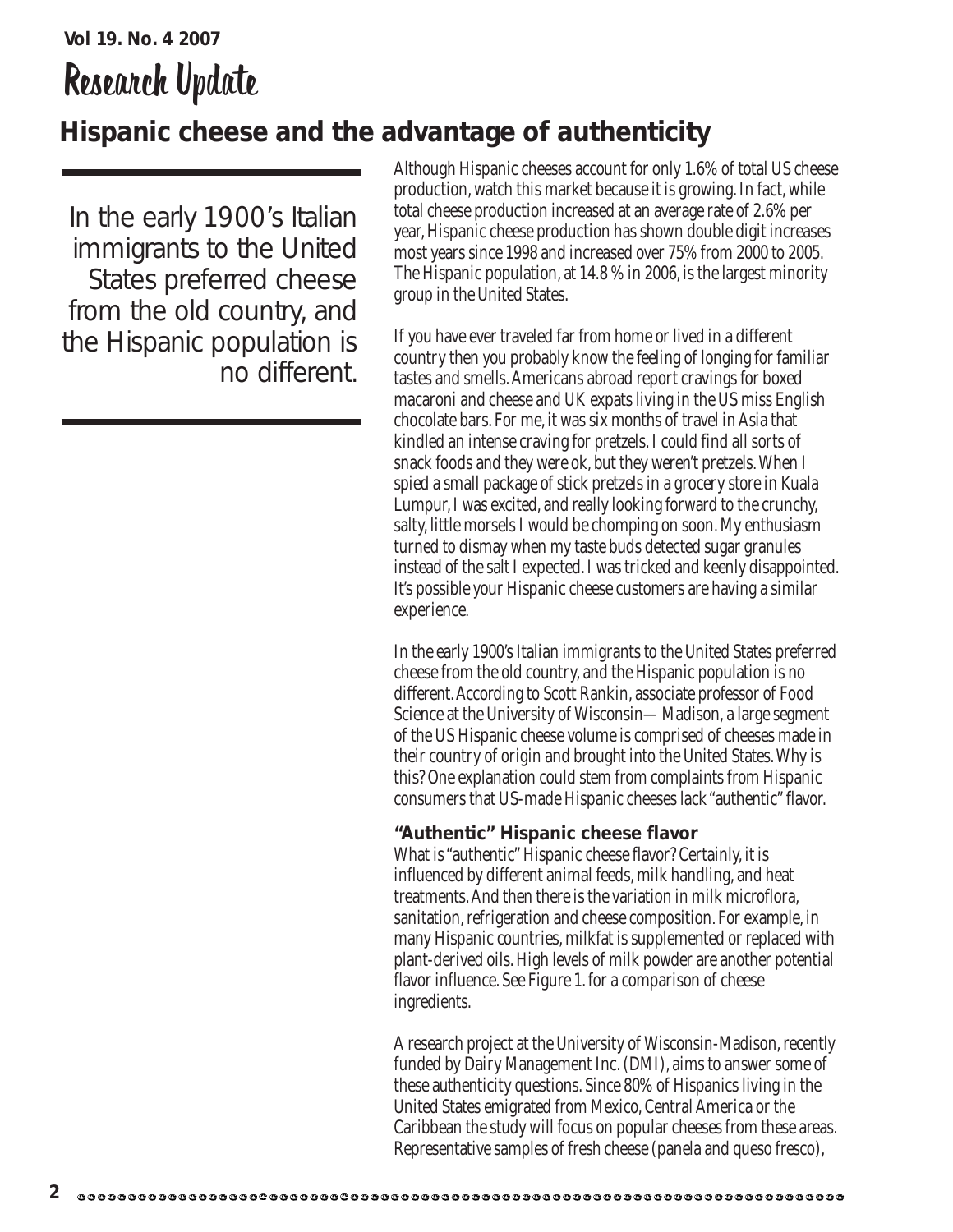aged cheese (cotija, queso seco) and pasta filata cheese (oaxaca, quesillo) will be analyzed for composition, functional properties, microbiological analysis, nonnative cheese components and sensory analysis. After comparing the samples to US style Hispanic cheeses, the researchers hope to isolate and identify differences, with the final goal of helping US cheesemakers compete with imported cheeses.

#### **Initial efforts**

Initial efforts, led by graduate student Luis Jimenez-Maroto and post doc Arnoldo Lopez-Hernandez, have focused on descriptive sensory panels, micro and composition. Trained panelists have been evaluating the appearance, texture, and flavor attributes of US-made Hispanic cheese as well as commercial samples of corresponding Salvadorian and Mexican-made cheese. The researchers have also conducted focus groups with UW students from the Mexican Student Association.

The focus group found some differences, shown in the photos on page seven. For example, most of the US-made panela cheeses were very salty. In addition, some samples were oxidized and a sanitizer off-flavor was found. In other cheeses, the focus group often found rancid flavor notes, which is expected for cotija, but not for oaxaca. Some shredded cheese mixtures, labeled "Mexican Blend", contained colby, jack and cheddar cheeses, which are not Mexican cheeses!

We know that people looking for Hispanic cheese begin by looking for a brand they know and

**Figure 1. Comparing cheese ingredients**

### **Ingredients – U.S. Cheese**

#### **Fresh**

Pasteurized Whole Milk Cultured Pasteurized Whole Milk Skim Milk Salt, Sea Salt Rennet, Enzymes Cultures Calcium Chloride Sorbic Acid

#### **Pasta Filata** Milk

Pasteurized Whole Milk Part Skim Skim Milk Salt, Sea Salt Enzymes **Cultures** 

### **Ingredients – Mexican Cheese**

#### **Fresh**

Pasteurized Whole Cow Milk Pasteurized Part-skim Cow Milk Reconstituted Skim Milk Milk Powder Lactic Protein Concentrate **Caseinates** Cow Milk Cream Butyric Fat Edible Fat Salt Iodized Salt Rennet Calcium Chloride Added Water Enzymatic Flavor Natural Colorant **Stabilizers** Potassium Sorbate

**Pasta Filata** Whole Cow Milk Pasteurized Whole Cow Milk Pasteurized Part-Skim Cow Milk Reconstituted Skim Milk Dry Whole Milk Nonfat Dry Milk **Caseinates** Lactic Proteins Lactic Protein Concentrate Butyric Fat Edible Fat Vegetable Fat Salt Iodized Salt Rennet Lactic Cultures Calcium Chloride Modified Starch Added Water Acidifiers Natural Flavorings Natural Colorants Annatto **Stabilizers** 

Preservatives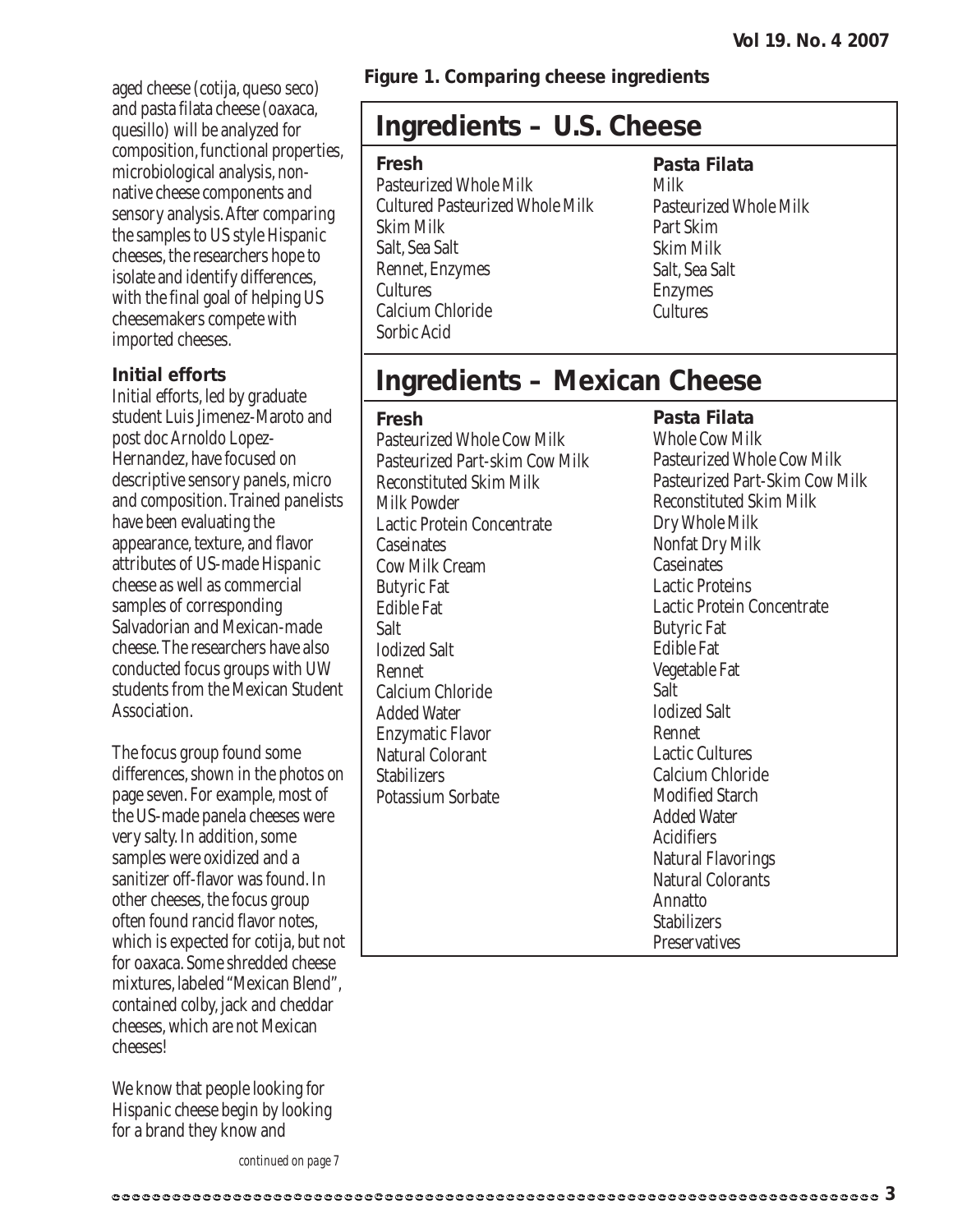### " cheese."The cultures, secondary microflora, contaminants, and enzymes present in the cheese after manufacture will be active throughout the life of the



#### *continued from page 1*

level unfriendly to pathogens. The cultures, secondary microflora, contaminants, and enzymes present in the cheese after manufacture will be active throughout the life of the cheese. The impact they have on cheese quality will depend on how the cheese is handled because that influences the environmental conditions within cheese.

#### **Aging cheese**

During aging, ripening of the cheese involves breakdown of the body and development of cheese flavor. The changes are caused by the activity of cheese cultures, nonstarter lactic acid bacteria (NSLAB), and any other added ripening bacteria, yeast or molds. Contaminating microorganisms from raw milk, the environment, biofilms on dairy equipment, or plant personnel may have found their way to the cheese during the cheese making process. Their activity in the cheese is influenced by cheese composition, temperature, pH, salt content, water activity, and amount of oxygen present in the cheese environment. Ripening activities in natural cheeses will continue to occur as the cheese ages. Higher aging temperatures, higher moisture or water activity, and decreased salt will promote a faster growth rate of ripening organisms and lead to a quicker breakdown of the body of the cheese. Higher temperatures will also stimulate increased rates of enzyme action on cheese components and affect the type of flavors developed during the aging process. As the ripening organisms grow, the environment within the cheese changes from slightly aerobic to anaerobic. Cheese packaging influences the type of environment in the cheese during aging and distribution.

#### **Distributing cheese**

Since natural cheese is a biologically active product, conditions during transport and storage of cheese do influence microbial growth and enzyme activity. Temperature abuse is a common problem during transport; it can accelerate microbial activity and increase the potential for defects. Specific problems such as rancidity, bitterness, and fermented flavors may be exacerbated by temperature abuse. Higher handling temperatures may cause gases to expand in eyed cheeses, which can then cause splits and cracks. Also, physical abuse during handling can contribute to

problems with splits and cracks in eyed cheeses if blocks or pallets are dropped or bumped.

#### **Displaying cheese**

Key factors in cheese displays that affect cheese quality are packaging, lighting, and storage temperature. Cheese packaging controls the environment of the cheese through the handling and marketing process. For example, mold ripened cheeses require aerobic conditions for proper mold growth and flavor production. Thus, they need to be packaged in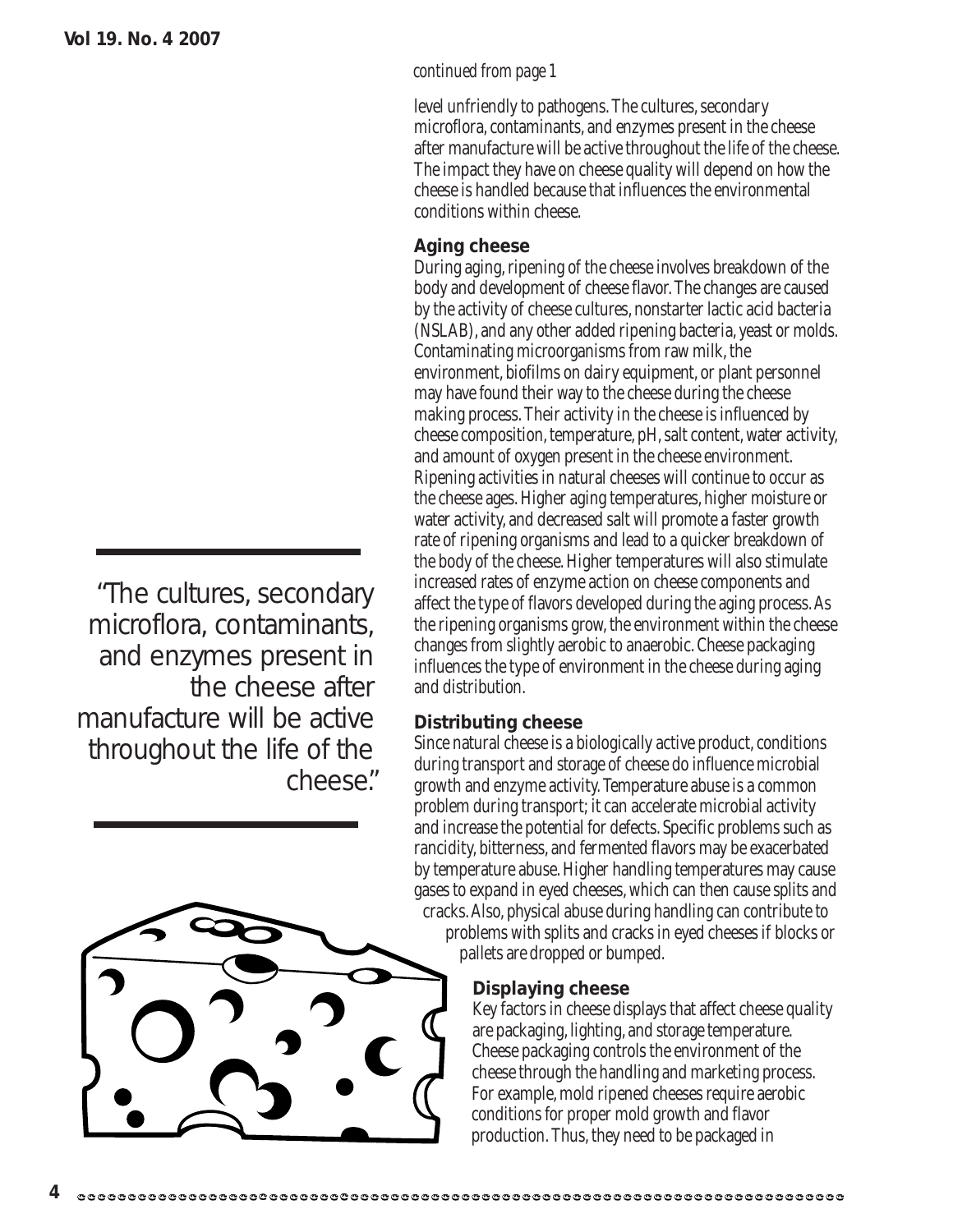

Warmer storage temperatures, stimulate more gas production by fermenting bacteria, which expansion of

gas vapors. On the other hand, lactic cultures and other nonstarter lactic acid bacteria (NSLAB) involved in ripening of cheese tend to be facultative anaerobes and function best in films with limited oxygen permeability and good moisture barriers. These films are most commonly selected for packaging the majority of natural cheeses to retard mold growth and prevent loss of moisture from commodity cheeses.

Intensity of fluorescent lighting in display cases is a critical factor to consider when you focus on maintaining the quality of natural cheeses. Lighting intensity should be held to no more than 160-200 foot candles at the exposed surface of the cheese (Wendorff, 2006). Higher light intensities will cause pink discoloration or bleaching in annatto-colored cheeses and oxidized flavors in all types of cheese (Hong et al., 1995). Heat from high intensity lighting can also increase the temperature of cheese in some display cases.

Bishop and Smukowski (2007) previously reported on temperature of cheese displays in relation to cheese safety. However, cheeses displayed at ambient temperatures in an aisle display will certainly lose quality quicker than cheeses displayed under refrigeration. The higher storage temperatures do promote faster microbial growth and enzyme activities, leading to a faster breakdown of the body of the cheese and potentially generating flavor defects that will shorten the acceptable shelf life of the cheese. This scenario is the most likely explanation for the high percentage of cheeses at the retail market that exhibit short, weak and pasty body defects and acid, bitter, and whey taint flavor defects (Smukowski et al., 2003). In addition, some cheeses at higher display temperatures will sweat or lose serum

### **Glossary**

#### **Pasteurization**

Louis Pasteur was the first person to demonstrate that microorganisms caused the souring of milk in 1837. Around 1860 he used heat to destroy unwanted organisms in beer and wine. Although pasteurization of milk kills disease-producing bacteria, as well as yeast and molds, some *Lactobacillus* and *Streptococcus* do survive.

#### **Pasteurization temps and times**

145ºF (63ºC) for 30 minutes (low temperature long time, LTLT or vat pasteurization) 161ºF (72ºC) for 15 seconds (high temperature short time, HTST)

#### **Thermilization or heat treatment**

Heating milk to 65ºC (149ºF) for 16 to 18 seconds will destroy pathogenic organisms that threaten cheese safety. (Johnson et al, 1989)

#### **Psychrotropic**

This word is derived from psychros meaning cold and trephein, to nourish, and it describes organisms that grow at temperatures between 0ºC and 7ºC (32ºF and 45ºF).

#### **Heat stable enzymes**

Milk contains around 60 indigenous enzymes and many of them survive HTST pasteurizaton. We know that some enzymes are active before cheesemaking and some are active during ripening, which can affect flavor both positively and negatively. Somatic cells are a source of enzymes and elevated cell numbers in milk affect the quality and yield of cheese.

#### **Non-starter lactic acid bacteria (NSLAB)**

Unlike the bacteria added to cheese to metabolize lactose to lactic acid, these are residents of the ripening cheese and they contribute to flavor development.

#### **Propionic Acid Bacteria (PAB)**

Bacteria that produce propionic acid, important in the transformation of lactate to propionate, acetate, and  $\mathrm{CO}_2$  to promote eye formation during ripening of swiss type cheeses.

*continued on page 6*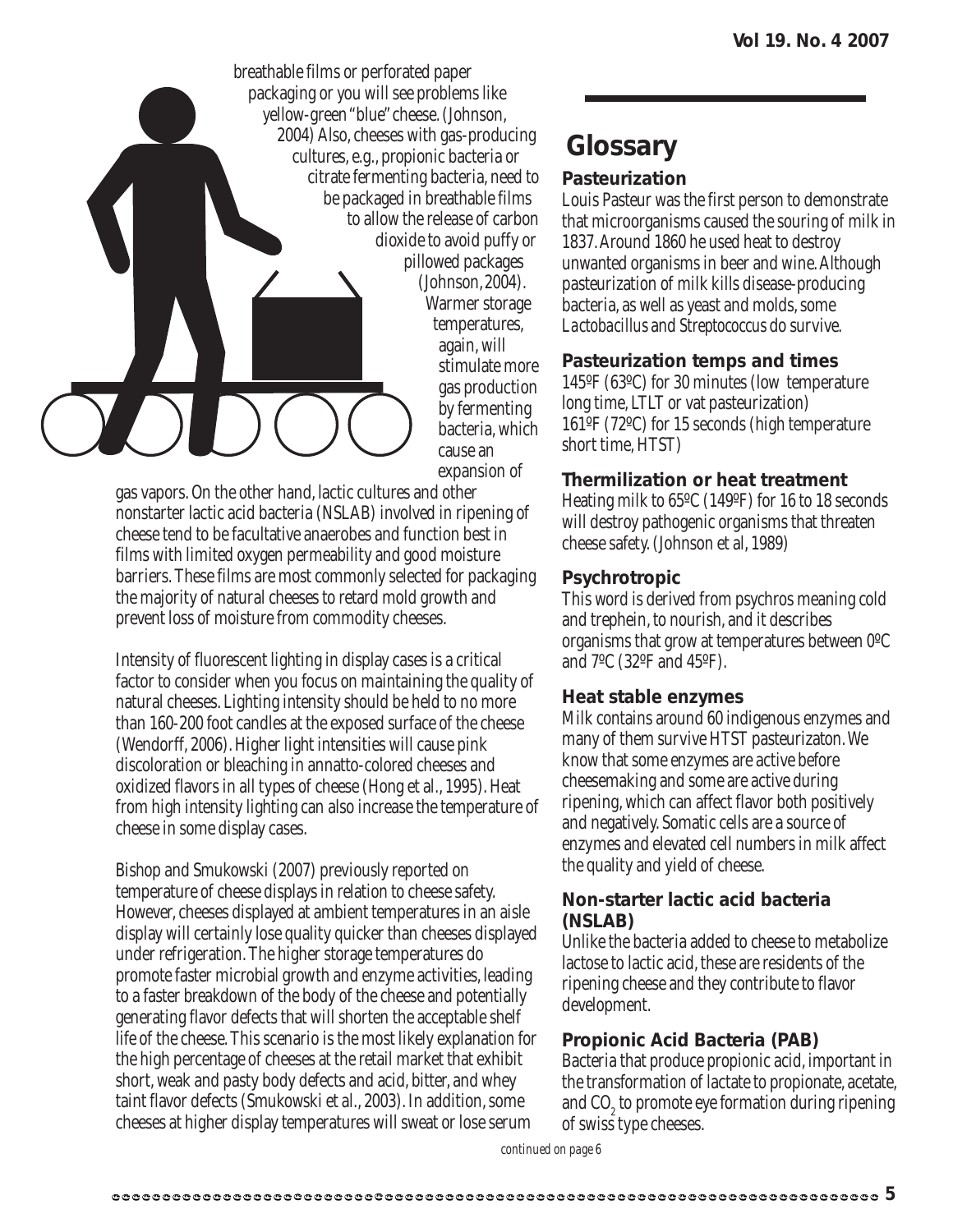#### **Vol 19. No. 4 2007**

*continued from page 4*

#### **Aerobic**

Living or active only in the presence of oxygen

#### **Anaerobic**

Living or active in the absence of oxygen



## News from CDR

#### **CDR 2007 Regional Workshop available on DVD**

Wishing you could have attended the CDR fall regional workshops on Cheese Yield & Standardization and Cheese Health & Wellness, but just couldn't fit it into your schedule? Due to several requests, we are now offering the workshop on DVD. This three DVD set along with one CD of all PowerPoint presentations is available from CDR for only \$30. Order yours now by emailing Marge Schobert, mschober@cdr.wisc.edu.

and produce calcium lactate crystals. Hard grating cheeses, with lower moisture contents, can tolerate higher display temperatures without developing significant defects.

#### **Conclusion**

Maintaining quality in natural cheeses from the time of manufacture to the time of purchase is a real challenge since natural cheeses are a biologically active food influenced by handling conditions. The quality template for the cheese starts with milk quality and is set at the time of manufacture. Cheese cultures and secondary microflora are regulated by cheese composition, temperature, pH, salt content, water activity, and amount of oxygen present in the cheese environment. However, handling procedures throughout the life of that cheese will determine which organisms and enzymes will react in the cheese, as well as the reaction speed and timing. The goal as a cheese transporter, distributor or retailer should be to control those handling procedures to maintain the "window of top quality" of the cheese for as long as possible during the life of that cheese.

#### **References**

Bishop, R., and M. Smukowski. 2007. Displaying cheese safely, is there a "right" temperature? Dairy Pipeline, Vol. 19, No. 3, Wis. Center for Dairy Research, Madison, WI.

Hong, C.M., W.L. Wendorff, and R.L. Bradley, Jr. 1995. Effects of packaging and lighting on pink discoloration and lipid oxidation of annatto-colored cheeses. J. Dairy Sci. 78: 1896-1902.

Johnson, E.A., Nelson, J.H., and Johnson, M. 1990.Microbiological Safety of Cheese Made from Heat-treated Milk, Part. 1 Executive Summary, Introduction and History. Journal of Food Protection, Vol. 53 No. 5.

Johnson, M. 2004. Uncovering the cause of cheese defects, is it the retailer, the cheesemaker or the packaging? Dairy Pipeline, Vol. 16, No. 2, Wis. Center for Dairy Research, Madison, WI.

Smukowski, M., Y. Ping, W.L. Wendorff, and R.D. Rao. 2003. Cheese defects in U.S. graded cheeses. Dairy Pipeline, Vol. 15, No. 2, Wis. Center for Dairy Research, Madison, WI.

Wendorff, W.L. 2006. Getting the pink out – controlling pink discoloration of cheese. Dairy Pipeline, Vol. 18, No. 4, Wisconsin Center for Dairy Research, Madison, WI.

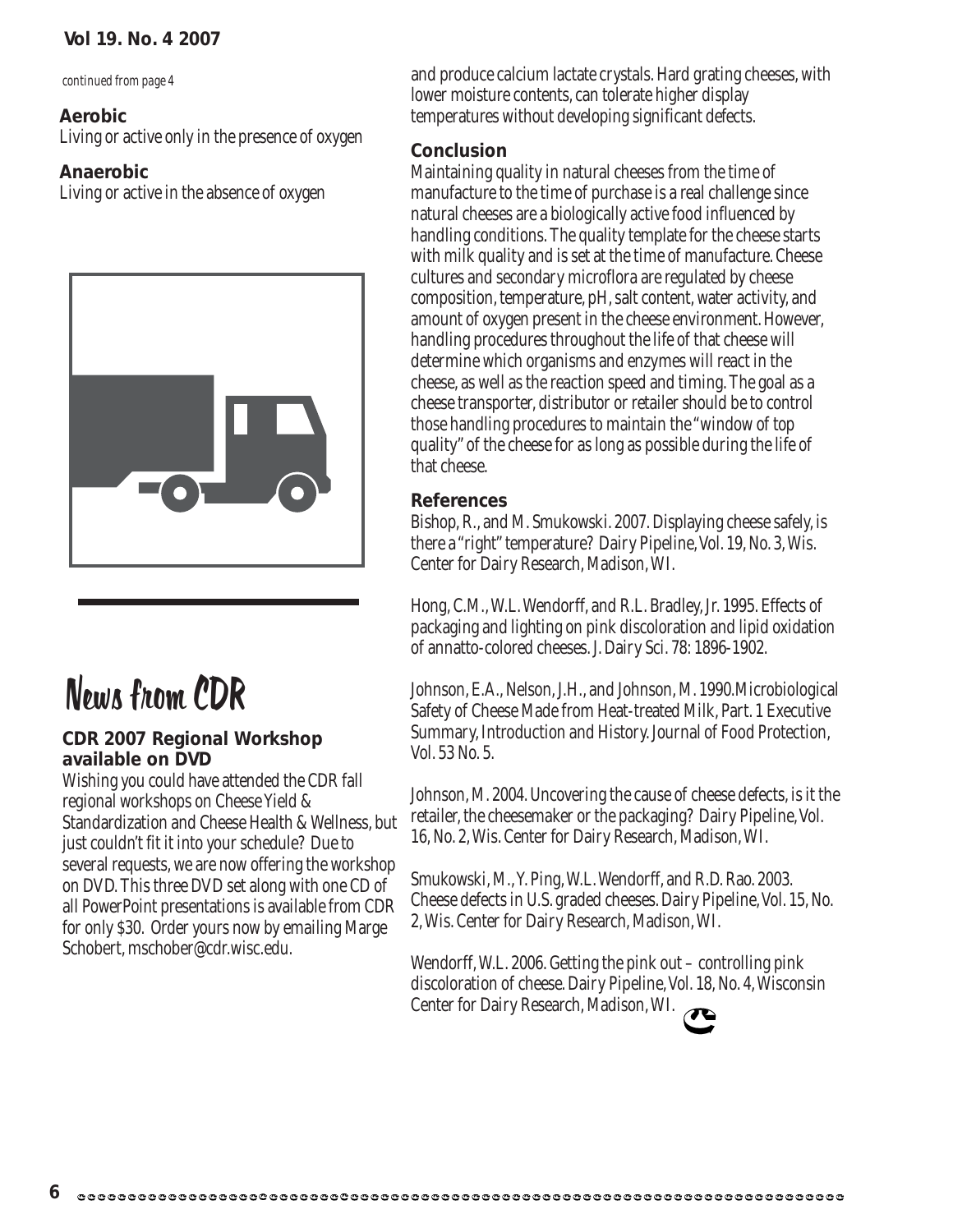*continued from page 3*

recognize. If nothing is available then they look for something similar. For Hispanic cheese this means the cheese should have a simple label. Also, the cheese should be the proper shape which may include basket marks. In addition, Hispanic cheeses are often fresh cheeses that have a short shelf life, thus the expiration date is printed in a large font and is easy to find on the package.

#### **The next steps**

The researchers are compiling compositional data on the Mexican and US made cheeses and they are still collecting samples from Costa Rica, Puerto Rico and the Dominican Republic.



#### **Oaxaca made in Mexico**



#### **Oaxaca made in the U.S.**



#### **Panela made in Mexico**

Hispanic cheese should have a simple label.



#### **Panela made in the U.S.**

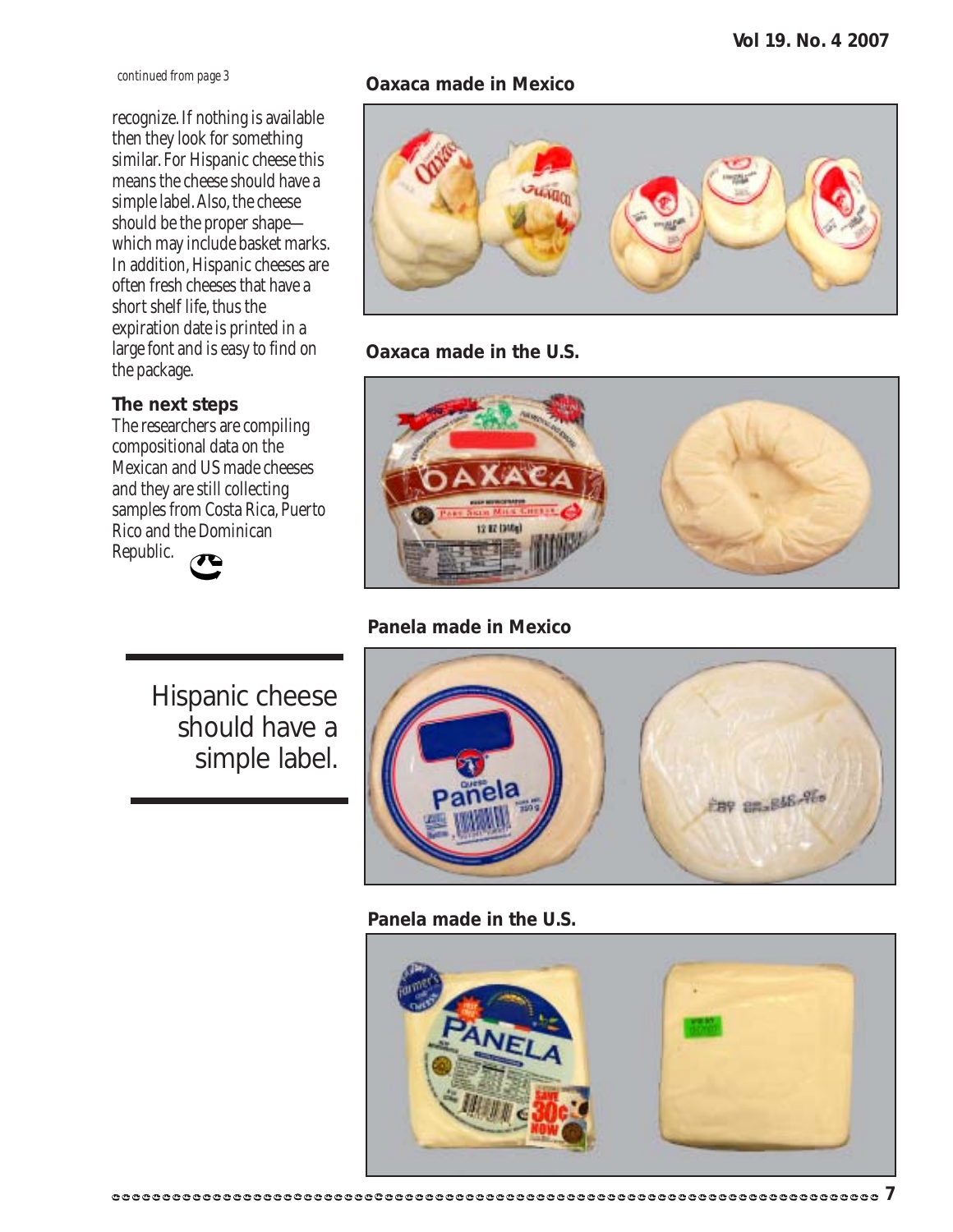# Dairy Markets and More

*by Brian Gould, Ph.D., Associate Professor, Agricultural and Applied Economics University of Wisconsin—Madison*

You are reading an introductory column by Brian W. Gould, an Associate Professor in the Department of Agricultural and Applied Economics at the University of Wisconsin.  $\mathcal{D}_{\text{diff}}$ Markets and More, will be a regular feature in the Dairy Pipeline, focusing on various aspects of U.S. and international dairy markets. Gould, who maintains the University of Wisconsin Dairy Marketing website found at http:// future.aae.wisc.edu, has been affiliated with the Center for Dairy Research since 1988 and currently is responsible for CDR's Dairy Marketing and Economics Program.

In this issue, I'd like to examine recent trends in the dry whey markets. Dairy farm operators, cheese manufacturers and others in the Federal Milk Marketing Order System (FMMO), need to pay attention to the monthly average NASS dry whey price. This whey price has a direct impact on Class III prices via the valuation of the Other Solids component. Figure 1 shows a general representation of Class III pricing under the FMMO system and diagrams the relationship between NASS (National Agricultural Statistics Service) wholesale prices and component values.

Using the formula below you can reframe the relationship between wholesale commodity prices and component values to the relationship between these same prices and the Class III price.

#### **Class III price = 9.64 x NASS Cheese Price + 0.42 x NASS Butter Price + 5.86 x NASS Dry Whey Price– 2.82**



(The 2.82 factor is the combined make allowance associated with the manufacture of cheddar cheese, butter and dry whey per cwt of the standard milk.)

The results imply that every \$0.01 cent increase (decrease) in the price of whey results in a \$0.0586 increase (decrease) in the value of Class III milk. This is important given the trend observed over the last year in dry whey markets. Figure 2 shows the monthly NASS Dry Whey price since Federal

#### **Figure 1. Class III FMMO pricing structure**

Order Reform in January 2000. A quick glance at the graph illustrates that, compared to the 2000-2006 average dry whey price of \$0.237, monthly values observed in 2007 are unprecedented. What does this mean for the Class III price? We can do the math to see that the \$0.7789 dry whey price recorded in April '07 added \$3.176 to the Class III price above the average obtained over 2000-2006. (\$0.7789 – 0.2370) x 5.86 = \$3.176)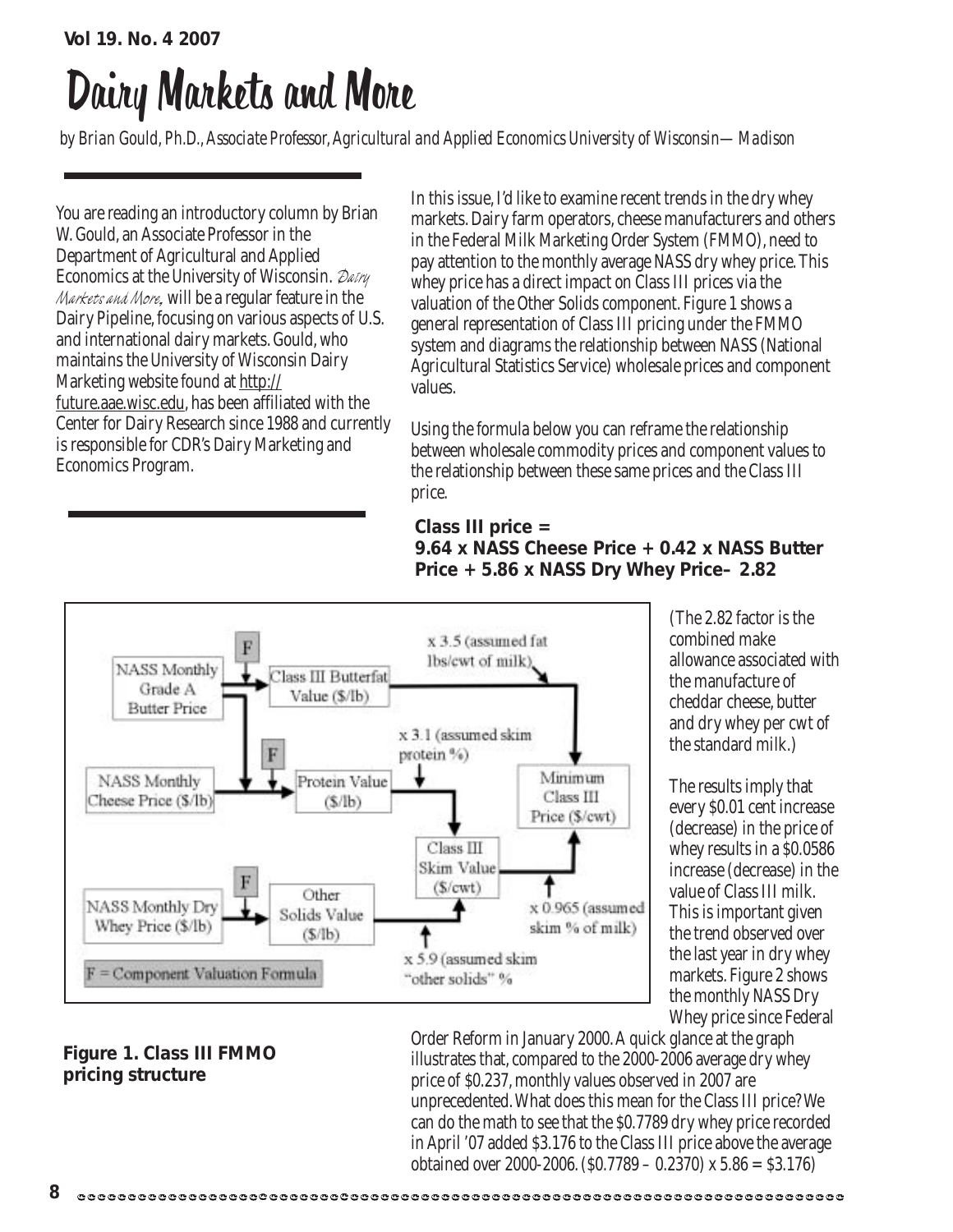Since the high dry whey price observed in April, U.S. whey prices have gone down. These lower whey prices are due to a number of factors, including a softening demand in reaction to the high prices, an increasing supply of other protein sources (e.g., NFDM).and increased dry whey stock. The question remain: Where are prices headed and will they return to traditional levels? One source of information you can turn to is the futures market and recent settle prices for cash-settle dry whey contracts. Figure 3 shows these settle prices at of the end of business on January 15<sup>th</sup>, 2008. For comparison we show the monthly average Western dry whey price observed over 1995-2007 along with the top 3<sup>rd</sup> and bottom 3<sup>rd</sup> of the empirical monthly distributions. Even with the drop predicted over the first half of the year, the dry whey settle price continues to be above the 13 year monthly averages.

With California changing the method used to incorporate dry whey into their 4b pricing, the FMMO will be under significant pressure to also address the implications of dry whey prices for both dairy manufacturers and dairy farm operators. We may address this in the next column.









#### **Additional Sources**

Jesse, E., and R. Cropp, 2004. Basic *Milk Pricing Concepts for Dairy Farmers*, University of Wisconsin Extension Publication #A3379, http://future.aae.wisc.edu/pubs/pubs/show/70

University of Wisconsin Dairy Marketing Website *Spreadsheet Models of FMMO Milk Pricing*: http://future.aae.wisc.edu/collection/software/advanced\_prices\_final\_version1.xls *Spreadsheet Model of California Milk Pricing System Showing Impacts of Changes in Dry Whey Assumptions:* http://future.aae.wisc.edu/collection/software/California\_4ab\_new\_12\_07.xls *Flowchart of California 4a/4b Price Changes as of 12/07:* http://future.aae.wisc.edu/collection/software/new\_4a\_4b\_formulas.pdf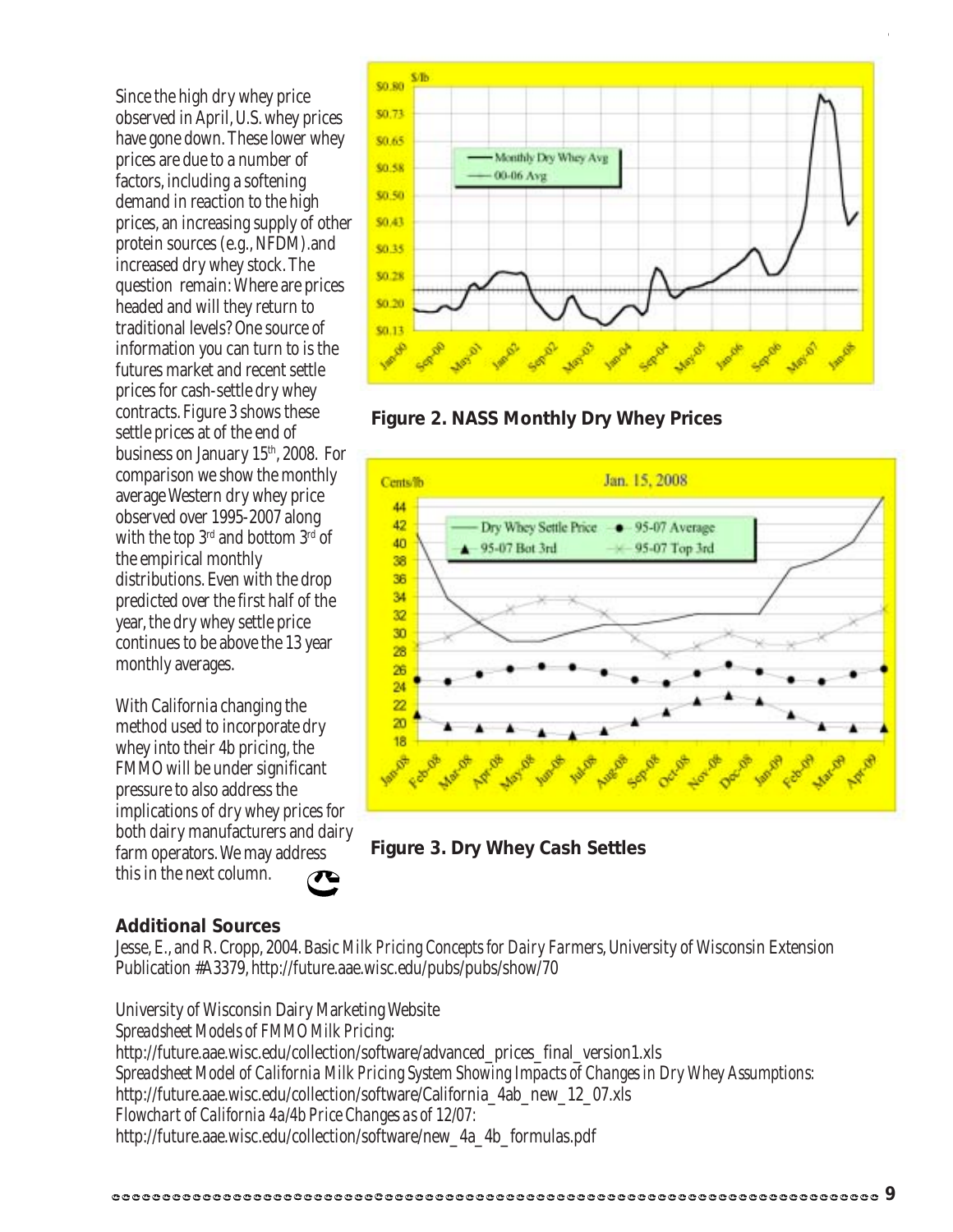**Vol 19. No. 4 2007**

# Curd Clinic

*Curd Clinic Doctor for this issue is Dean Sommer, Cheese and Food Technologist at CDR*

Q. This has never happened in my plant, but I have heard of an off-flavor in cheese described as medicinal. Apparently, a very small amount of a particular compound causes it; can you tell me more?

A.The source of the medicinal off flavor is a wellknown chemical reaction that can ruin the flavor of seafood, carrots, beer, and bottled water, as well as milk, cheese and casein. Mark Johnson says this defect, also referred to as phenolic taint, or disinfectant taint, tastes like an old medicine cabinet smells. Not only is it a particularly nasty taste, it also has a very low flavor threshold, which means you can taste it at very low concentrations, as low as 10 parts per trillion.

#### **A relatively common reaction**

In dairy products, the defect stems from a relatively common reaction seen when natural compounds in milk react with bromide ions under ultraviolet light or in the presence of cleaning chemicals like hydrogen peroxide or sodium hypochlorite, commonly known as bleach. This bromination reaction (see Figure 1.) produces bromophenols, the source of the medicinal taste.

This particular flavor defect tastes so bad that New Zealand researchers made a special point to thank their colleagues who tasted their tainted cheese during a research project. Mills et al were searching for the origin of the defect in gouda cheese, which seemed most pronounced in the cheese rind. Subsequent experiments

demonstrated that sodium bromide and 4-methylphenol, in the presence of ultraviolet light or sodium hypochlorite, produced 2 bromo-4-methylphenol—the problem compound. This reaction took place in the brine, when plant operators attempted to control microflora by adding sodium hypochlorite, and then exposing the brine to ultraviolet light.

#### **Natural phenols are in cheese**

In a 1997 presentation at the Wisconsin Cheese Industry Conference, Dr. Robert Lindsay told attendees that the precursor compounds for this medicinal defect, natural phenols, are present in cheese. In fact, they contribute to flavor notes in smoked provolone and the desirable background flavor in parmesan. (Ha and Lindsay) Although both chlorophenol and bromophenol reactions involve hypochlorite sanitizers and follow a similar pathway the bromophenol reaction products are detected at lower concentrations. If you want to prevent a problem with medicinal taint then eliminate hydrogen peroxide, sodium hypochlorite and the use of UV lights in brining.

Farmstead cheesemakers can (and have) inadvertently flavored cheese with the medicinal taint by setting forms, equipment, or cheese on a wet surface cleaned with excessive amounts of bleach.

Over the years, scientists have suggested several other routes that the phenolic flavor defects have taken. For example, Wilster (Wilster 1980) notes that medicinal flavors have been found in milk and the defect was attributed to feeding seed grain preserved with paradichlorbenzene. He also points out that certain types of bacteria can produce a medicinal flavor. Back in 1964, Badings et al confirmed a bacterial link by tracing the phenolic flavor in gouda cheese to natural rennet contaminated by an unspecified *Lactobacillus.* Others have implicated strains of *Pseudomonas* in the formation of the phenolic taint.

As mentioned earlier, phenols are naturally found in milk. However, problems can occur when more phenol is added, for example when ointments containing phenolic disinfectants are applied to dairy cattle, or when using water supplies containing

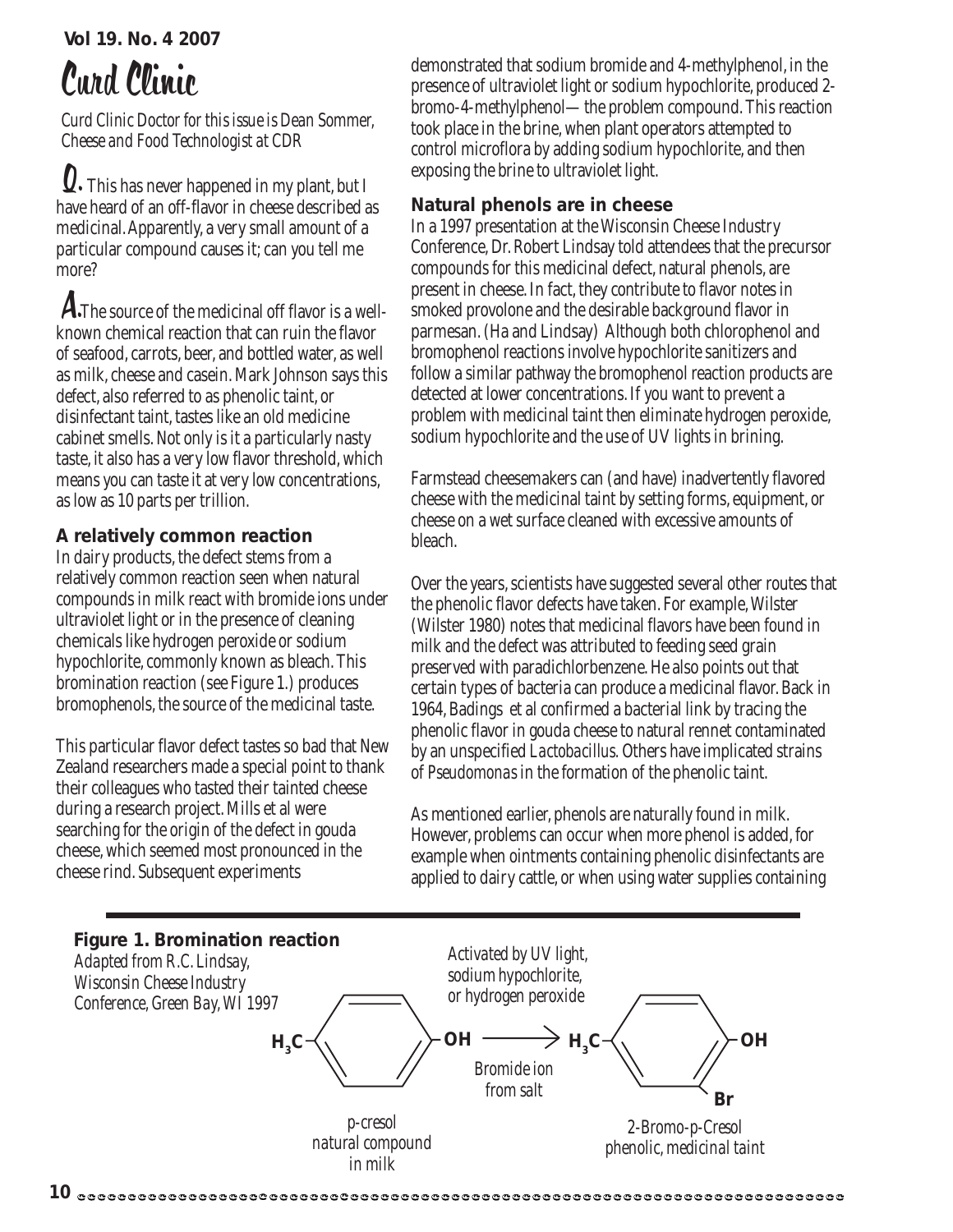chlorophenols. And to complicate the picture even more, Schlegel and Babel (1963) describe their research quantifying the amount of phenol and hypochlorite needed to form a chlorophenol flavor in milk. They suggest you are more likely to see this reaction if you add additional phenol to the milk before the hypochlorite. When chlorine is added first it reacts with the milk and is not available to combine with the phenol.

#### **Cheese plant operators need to be careful**

From a practical standpoint, cheese plant operators need to be extremely careful when using sodium hypochlorite or UV lights in brine systems. Operators also need to be careful when rehydrating milk powders in water or adding any nondairy ingredients, such as processing aids, even in tiny amounts. Any ingredient containing phenolic precursors, which may be produced by contaminating bacteria such as *Pseudomonas,* will react with hypochlorite ions in water to produce the strong, medicinal flavor compounds. Therefore, following best practices indicates you should always add some milk solids to chlorinated water before adding any other process aids or ingredients which could contain phenolic precursors. This is similar to adding a cup of milk to rennet dilution water to prevent rennet inactivation by hypochlorite. But, in this case, we want to inactivate the hypochlorite to prevent it from reacting with phenols and producing off flavors in cheese.

#### **References**

Acero, J. L., Piriou, P. and von Gunten, U. Kinetics and Mechanisms of Formation of Bromophenols During Drinking Water Chlorination: Assessment of taste and odor development. 2005. Water Research, Vol. 39 No. 10.

Adams, J. B., Lock, S. J., Toward, J.R., and Williams, B. M. Bromophenol Formation as a Potential Cause of "Disinfectant" Taint in Food. 1999. Food Chemistry. Vol. 64.

Badings, H.T., Stadhouders, J., and Van Duin, H. Phenolic Flavor in Cheese 1968. Journal of Dairy Science, Vol. 51, No.1.

Ha, J. and Lindsay, R.C., Volatile Branched-chain Fatty Acids and Phenolic Compounds in Aged Italian Cheese Flavors.1991. Journal of Food Science, Vol. 56, No 5.

Mills, O.E., Gregory, S.P., Visser, F. R., and Broome, A. J., Chemical Taint in Rindless Gouda Cheese. 1997. J. Agric. Food Chem. Vol 45, No 2.

Schlegel, J. A. and Babel, F. J. Flavors Imparted to Dairy Products by Phenol Derivatives. 1963. J. of Dairy Science Vol. 46 No. 3.

Wilster, G. H., Practical Cheesemaking, Thirteenth Edition. 1980. Published by Oregon State University Book Stores, Inc. Corvallis, Oregon.



Please help us keep our mailing list current! Simply phone, fax or e-mail the information requested below to:

> *The Dairy Pipeline* Center for Dairy Research 1605 Linden Dr. Madison, WI 53706 phone: 608/262-8015 fax: 608/262-1578

You can also choose to forgo a mailed copy and get on our e-mail subscription list which will remind you to read the Pipeline on the web. Sign up for this option on our website: www.cdr.wisc.edu

| Name                                                        |
|-------------------------------------------------------------|
| Company<br><u>company</u>                                   |
|                                                             |
|                                                             |
|                                                             |
| <b>State</b><br><u> 1989 - Johann Barnett, fransk konge</u> |
| Zip                                                         |
| Country<br>(and mailing code)                               |

 $\Box$ CHANGE  $\Box$ ADD  $\Box$ REMOVE